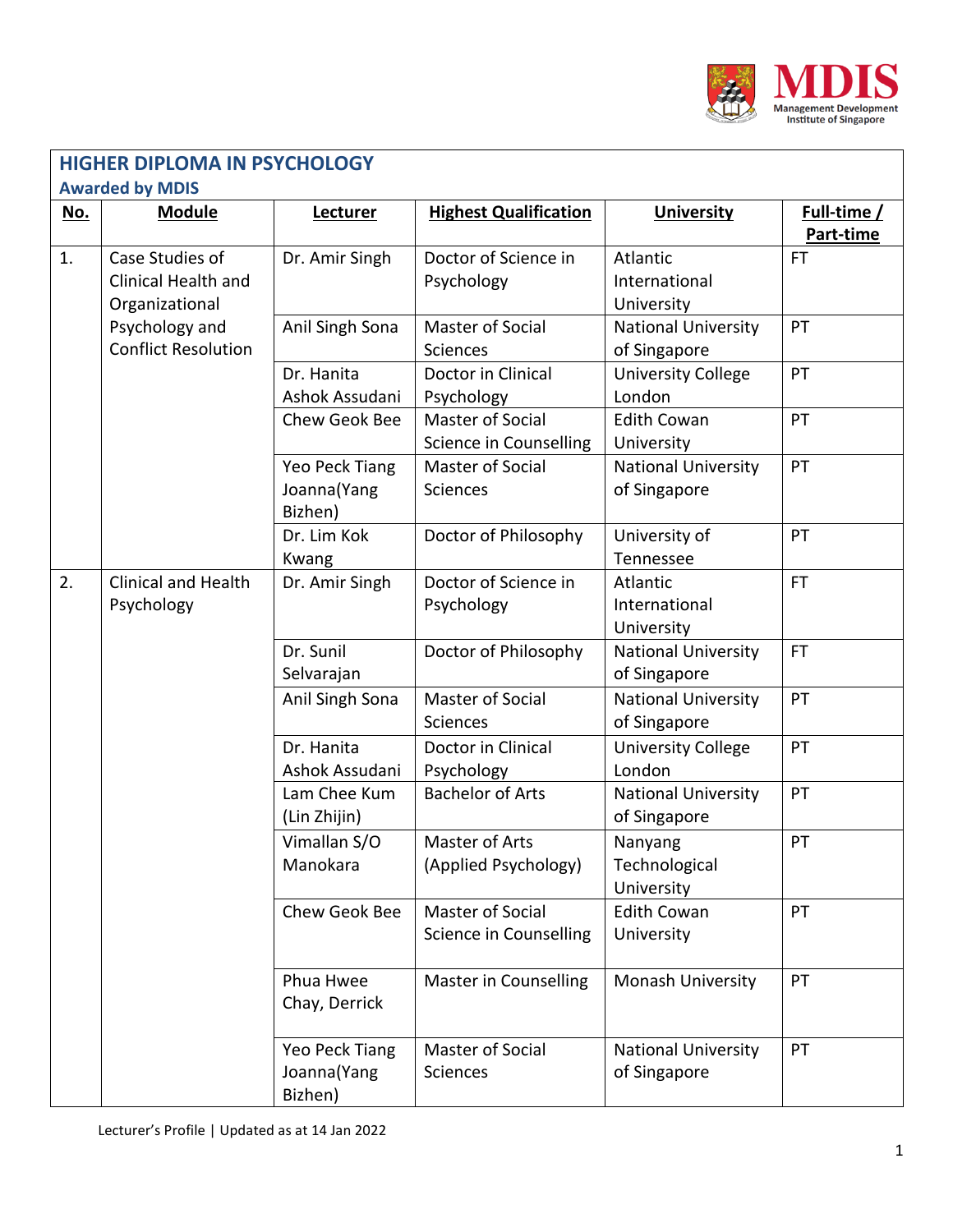

|    |                                                           | Howard Choy                              | Higher Diploma in                                                                 | <b>Clinical and Health</b>                          | PT        |
|----|-----------------------------------------------------------|------------------------------------------|-----------------------------------------------------------------------------------|-----------------------------------------------------|-----------|
|    |                                                           | Din Shen                                 | Psychology                                                                        | Psychology                                          |           |
|    |                                                           | Chai Kar Yen                             | Master of Science in<br>Development,<br><b>Disorders and Clinical</b><br>Practice | University of York                                  | PT        |
|    |                                                           | Wong Camellia<br>Therese                 | Master of Arts in<br><b>Forensic Psychology</b>                                   | The Chicago School<br>of Professional<br>Psychology | PT        |
|    |                                                           | Dr. Lim Kok<br>Kwang                     | Doctor of Philosophy                                                              | University of<br>Tennessee                          | PT        |
| 3. | <b>Graduation Project</b>                                 | Dr. Amir Singh                           | Doctor of Science in<br>Psychology                                                | Atlantic<br>International<br>University             | <b>FT</b> |
|    |                                                           | Dr. Sunil<br>Selvarajan                  | Doctor of Philosophy                                                              | <b>National University</b><br>of Singapore          | <b>FT</b> |
|    |                                                           | Anil Singh Sona                          | Master of Social<br><b>Sciences</b>                                               | <b>National University</b><br>of Singapore          | PT        |
|    |                                                           | Dr. Hanita<br>Ashok Assudani             | Doctor in Clinical<br>Psychology                                                  | <b>University College</b><br>London                 | PT        |
|    |                                                           | Vimallan S/O<br>Manokara                 | Master of Arts<br>(Applied Psychology)                                            | Nanyang<br>Technological<br>University              | PT        |
|    |                                                           | Yeo Peck Tiang<br>Joanna(Yang<br>Bizhen) | Master of Social<br>Sciences                                                      | <b>National University</b><br>of Singapore          | PT        |
|    |                                                           | Lam Chee Kum<br>(Lin Zhijin)             | <b>Bachelor of Arts</b>                                                           | <b>National University</b><br>of Singapore          | PT        |
|    |                                                           | Phua Hwee<br>Chay, Derrick               | Master in Counselling                                                             | Monash University                                   | PT        |
|    |                                                           | Mala Chandra<br>Shekhar Khare            | Master of Social<br>Science (Counselling)                                         | <b>Edith Cowan</b><br>University                    | PT        |
|    |                                                           | Howard Choy<br>Din Shen                  | Higher Diploma in<br>Psychology                                                   | Clinical and Health<br>Psychology                   | PT        |
| 4. | Organizational<br>Psychology and<br><b>Group Dynamics</b> | Dr. Amir Singh                           | Doctor of Science in<br>Psychology                                                | Atlantic<br>International<br>University             | FT.       |
|    |                                                           | Anil Singh Sona                          | Master of Social<br>Sciences                                                      | <b>National University</b><br>of Singapore          | PT        |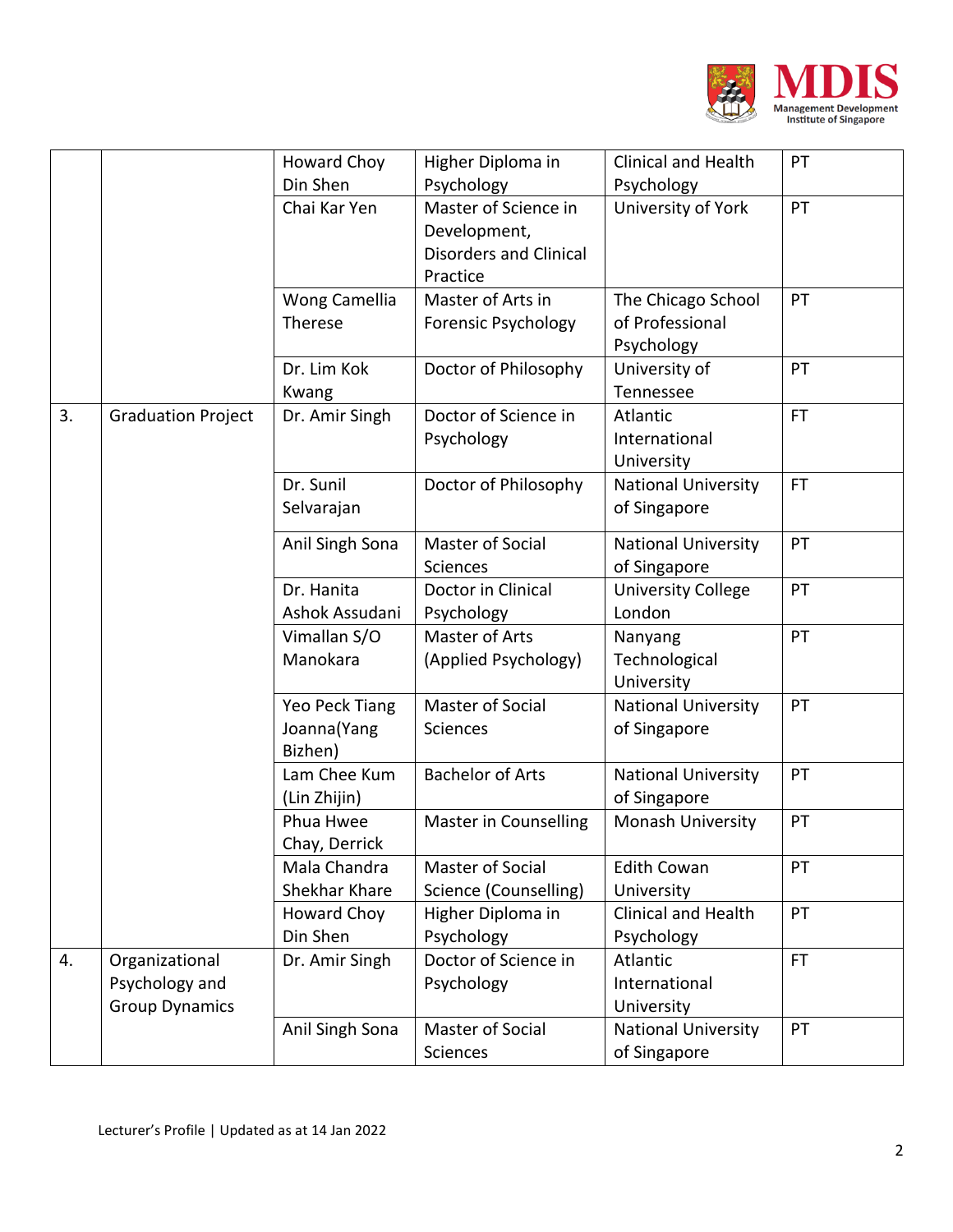

|    |                                           | Vimallan S/O<br>Manokara                  | Master of Arts<br>(Applied Psychology)                            | Nanyang<br>Technological<br>University              | PT        |
|----|-------------------------------------------|-------------------------------------------|-------------------------------------------------------------------|-----------------------------------------------------|-----------|
|    |                                           | Yeo Peck Tiang<br>Joanna (Yang<br>Bizhen) | <b>Master of Social</b><br>Sciences                               | <b>National University</b><br>of Singapore          | PT        |
|    |                                           | Lam Chee Kum<br>(Lin Zhijin)              | <b>Bachelor of Arts</b>                                           | <b>National University</b><br>of Singapore          | PT        |
|    |                                           | Phua Hwee<br>Chay, Derrick                | <b>Master in Counselling</b>                                      | Monash University                                   | PT        |
|    |                                           | Mala Chandra<br>Shekhar Khare             | Master of Social<br>Science (Counselling)                         | <b>Edith Cowan</b><br>University                    | PT        |
|    |                                           | Howard Choy<br>Din Shen                   | Higher Diploma in<br>Psychology                                   | <b>Clinical and Health</b><br>Psychology            | PT        |
|    |                                           | Wong Camellia<br>Therese                  | Master of Arts in<br><b>Forensic Psychology</b>                   | The Chicago School<br>of Professional<br>Psychology | PT        |
|    |                                           | Leong Kok Kuan<br>(Liang GuoKun)          | <b>Master of Social</b><br>Science in Professional<br>Counselling | Swinburne<br>University of<br>Technology            | PT        |
|    |                                           | Dr. Lim Kok<br>Kwang                      | Doctor of Philosophy                                              | University of<br>Tennessee                          | PT        |
| 5. | Personality and<br>Abnormal<br>Psychology | Dr. Amir Singh                            | Doctor of Science in<br>Psychology                                | Atlantic<br>International<br>University             | <b>FT</b> |
|    |                                           | Dr. Sunil<br>Selvarajan                   | Doctor of Philosophy                                              | <b>National University</b><br>of Singapore          | <b>FT</b> |
|    |                                           | Anil Singh Sona                           | <b>Master of Social</b><br>Sciences                               | <b>National University</b><br>of Singapore          | PT        |
|    |                                           | Dr. Hanita<br>Ashok Assudani              | Doctor in Clinical<br>Psychology                                  | <b>University College</b><br>London                 | PT        |
|    |                                           | Mala Chandra<br>Shekhar Khare             | Master of Social<br>Science (Counselling)                         | <b>Edith Cowan</b><br>University                    | PT        |
|    |                                           | Yeo Peck Tiang<br>Joanna (Yang<br>Bizhen) | Master of Social<br><b>Sciences</b>                               | <b>National University</b><br>of Singapore          | PT        |
|    |                                           | Lam Chee Kum<br>(Lin Zhijin)              | <b>Bachelor of Arts</b>                                           | <b>National University</b><br>of Singapore          | PT        |
|    |                                           | Howard Choy<br>Din Shen                   | Higher Diploma in<br>Psychology                                   | Clinical and Health<br>Psychology                   | PT        |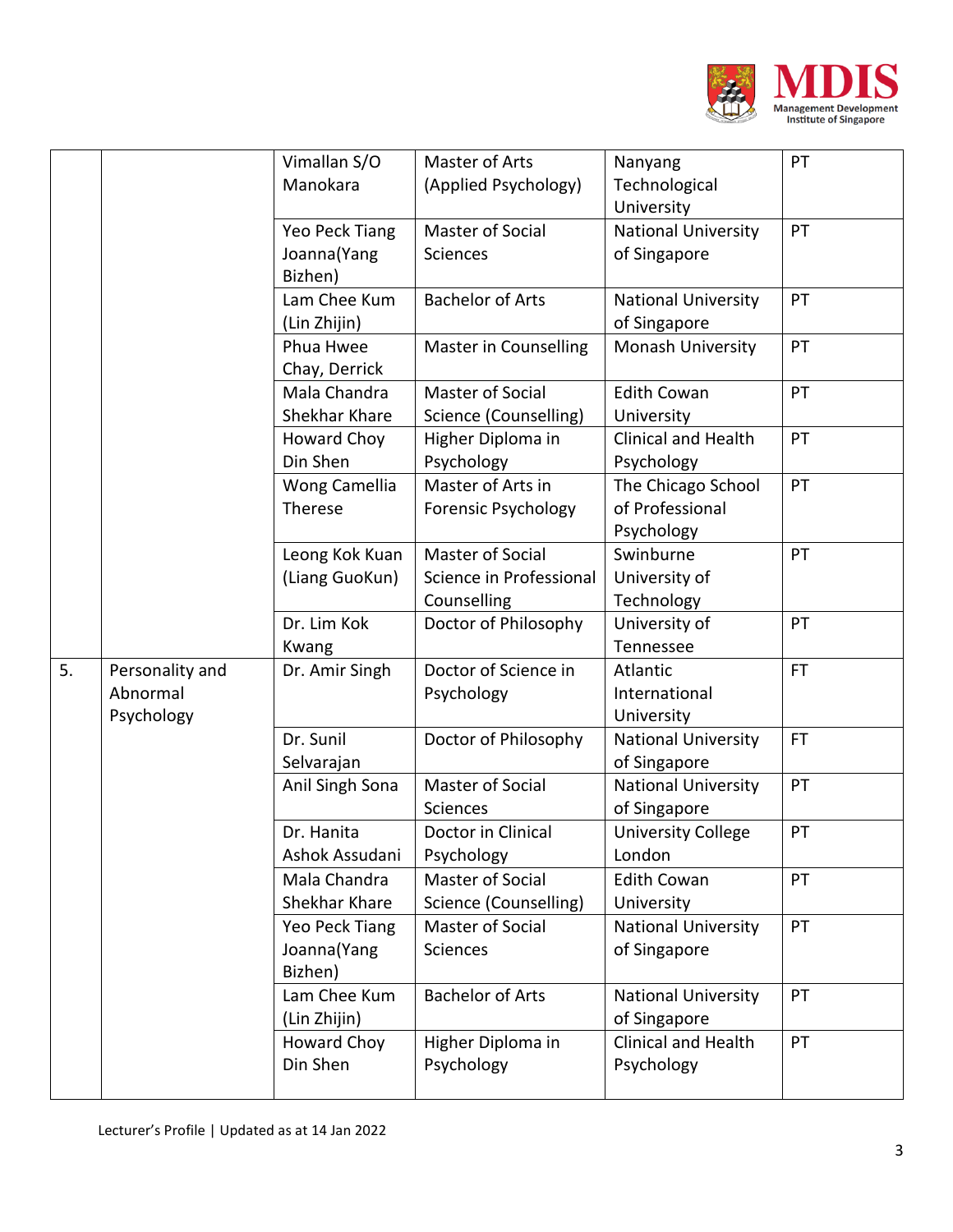

|    |               | Andrew          | Bachelor of                   | University of              | PT        |
|----|---------------|-----------------|-------------------------------|----------------------------|-----------|
|    |               |                 | Psychological                 | Wollongong                 |           |
|    |               |                 | Science(Honours)              |                            |           |
|    |               | Chai Kar Yen    | Master of Science in          | University of York         | PT        |
|    |               |                 | Development,                  |                            |           |
|    |               |                 | <b>Disorders and Clinical</b> |                            |           |
|    |               |                 | Practice                      |                            |           |
|    |               | Wong Camellia   | Master of Arts in             | The Chicago School         | PT        |
|    |               | Therese         | <b>Forensic Psychology</b>    | of Professional            |           |
|    |               |                 |                               | Psychology                 |           |
|    |               | Lim Kit Kwan    | Master of Arts in             | Nanyang                    | PT        |
|    |               |                 | <b>Applied Psychology</b>     | Technological              |           |
|    |               |                 |                               | University                 |           |
|    |               | Leong Kok Kuan  | Master of Social              | Swinburne                  | PT        |
|    |               | (Liang GuoKun)  | Science in Professional       | University of              |           |
|    |               |                 | Counselling                   | Technology                 |           |
|    |               | Dr. Lim Kok     | Doctor of Philosophy          | University of              | PT        |
|    |               | Kwang           |                               | Tennessee                  |           |
| 6. | Psychological | Dr. Sunil       | Doctor of Philosophy          | <b>National University</b> | <b>FT</b> |
|    | Research      | Selvarajan      |                               | of Singapore               |           |
|    |               | Anil Singh Sona | Master of Social              | <b>National University</b> | PT        |
|    |               |                 | Sciences                      | of Singapore               |           |
|    |               | Dr. Goh Siew    | Doctor of Philosophy          | Monash University          | PT        |
|    |               | Khim @Khim      |                               |                            |           |
|    |               | Goh             |                               |                            |           |
|    |               | Dr. Hanita      | Doctor in Clinical            | <b>University College</b>  | PT        |
|    |               | Ashok Assudani  | Psychology                    | London                     |           |
|    |               | Vimallan S/O    | Master of Arts                | Nanyang                    | PT        |
|    |               | Manokara        | (Applied Psychology)          | Technological              |           |
|    |               |                 |                               | University                 |           |
|    |               | Yeo Peck Tiang  | Master of Social              | <b>National University</b> | PT        |
|    |               | Joanna (Yang    | Sciences                      | of Singapore               |           |
|    |               | Bizhen)         |                               |                            |           |
|    |               | Dr. Amir Singh  | Doctor of Science in          | Atlantic                   | <b>FT</b> |
|    |               |                 | Psychology                    | International              |           |
|    |               |                 |                               | University                 |           |
|    |               | Lam Chee Kum    | <b>Bachelor of Arts</b>       | <b>National University</b> | PT        |
|    |               | (Lin Zhijin)    |                               | of Singapore               |           |
|    |               | Chng Meng Hua   | Master of Business in         | Royal Melbourne            | PT        |
|    |               |                 | Information                   | Institute of               |           |
|    |               |                 | Technology                    | Technology                 |           |
|    |               |                 |                               |                            |           |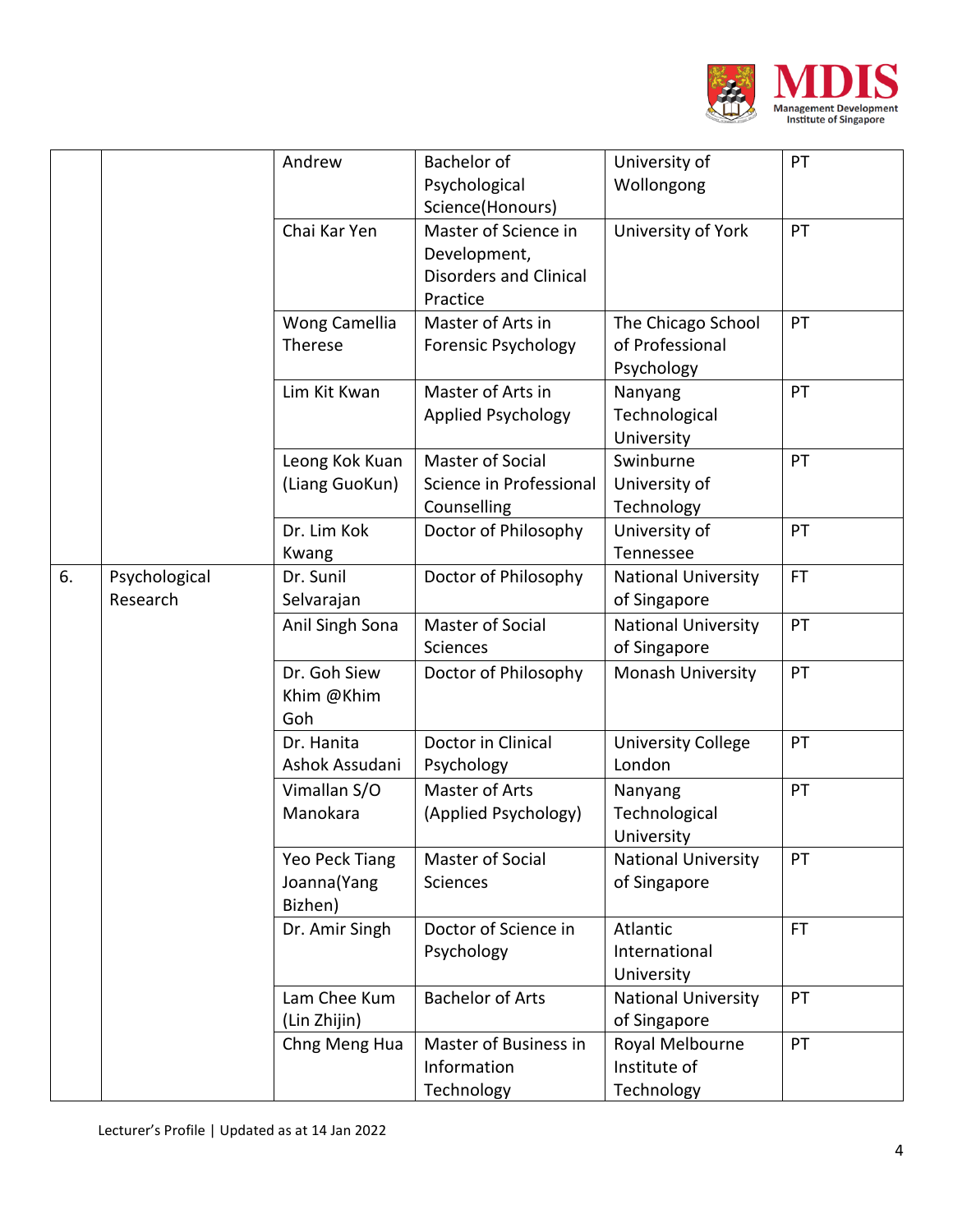

|    |                                        | Phua Hwee<br>Chay, Derrick               | Master in Counselling                                             | <b>Monash University</b>                            | PT        |
|----|----------------------------------------|------------------------------------------|-------------------------------------------------------------------|-----------------------------------------------------|-----------|
|    |                                        | Mala Chandra<br>Shekhar Khare            | Master of Social<br>Science (Counselling)                         | <b>Edith Cowan</b><br>University                    | PT        |
|    |                                        | <b>Howard Choy</b><br>Din Shen           | Higher Diploma in<br>Psychology                                   | <b>Clinical and Health</b><br>Psychology            | PT        |
|    |                                        | Lim Kit Kwan                             | Master of Arts in<br><b>Applied Psychology</b>                    | Nanyang<br>Technological<br>University              | PT        |
| 7. | Psychology of Group<br><b>Dynamics</b> | Dr. Amir Singh                           | Doctor of Science in<br>Psychology                                | Atlantic<br>International<br>University             | <b>FT</b> |
|    |                                        | Dr. Sunil<br>Selvarajan                  | Doctor of Philosophy                                              | <b>National University</b><br>of Singapore          | FT.       |
|    |                                        | Anil Singh Sona                          | Master of Social<br>Sciences                                      | <b>National University</b><br>of Singapore          | PT        |
|    |                                        | Dr. Goh Siew<br>Khim @Khim<br>Goh        | Doctor of Philosophy                                              | Monash University                                   | PT        |
|    |                                        | Dr. Hanita<br>Ashok Assudani             | Doctor in Clinical<br>Psychology                                  | <b>University College</b><br>London                 | PT        |
|    |                                        | Lam Chee Kum<br>(Lin Zhijin)             | <b>Bachelor of Arts</b>                                           | <b>National University</b><br>of Singapore          | PT        |
|    |                                        | Vimallan S/O<br>Manokara                 | Master of Arts<br>(Applied Psychology)                            | Nanyang<br>Technological<br>University              | PT        |
|    |                                        | Chew Geok Bee                            | <b>Master of Social</b><br>Science in Counselling                 | <b>Edith Cowan</b><br>University                    | PT        |
|    |                                        | Andrew                                   | <b>Bachelor of</b><br>Psychological<br>Science(Honours)           | University of<br>Wollongong                         | PT        |
|    |                                        | Yeo Peck Tiang<br>Joanna(Yang<br>Bizhen) | Master of Social<br>Sciences                                      | <b>National University</b><br>of Singapore          | PT        |
|    |                                        | Wong Camellia<br>Therese                 | Master of Arts in<br><b>Forensic Psychology</b>                   | The Chicago School<br>of Professional<br>Psychology | PT        |
|    |                                        | Leong Kok Kuan<br>(Liang GuoKun)         | <b>Master of Social</b><br>Science in Professional<br>Counselling | Swinburne<br>University of<br>Technology            | PT        |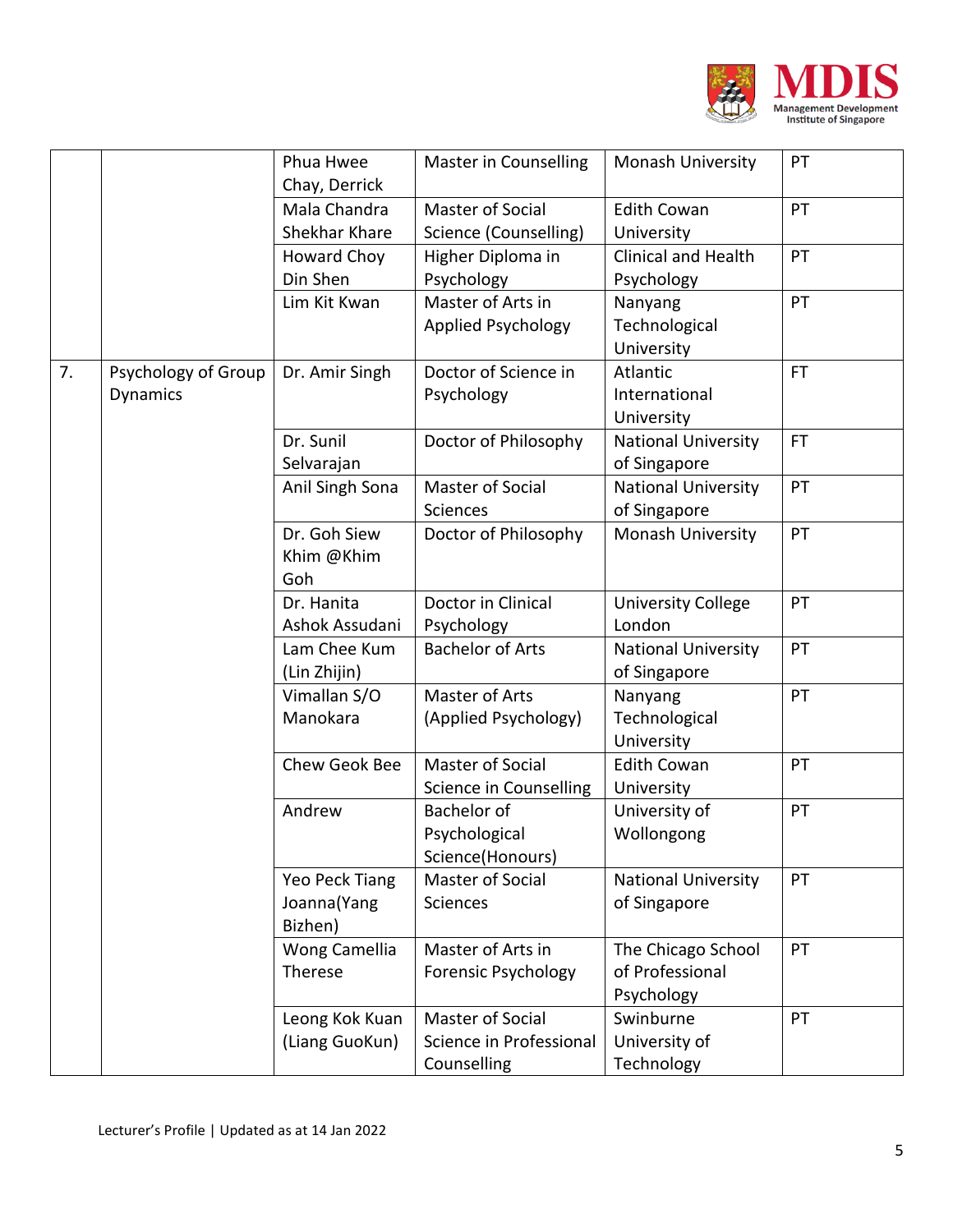

|    |                                 | Dr. Lim Kok                              | Doctor of Philosophy                                                              | University of                              | PT        |
|----|---------------------------------|------------------------------------------|-----------------------------------------------------------------------------------|--------------------------------------------|-----------|
| 8. | Psychology of the<br>Individual | Kwang<br>Dr. Amir Singh                  | Doctor of Science in<br>Psychology                                                | Tennessee<br>Atlantic<br>International     | <b>FT</b> |
|    |                                 |                                          |                                                                                   | University                                 |           |
|    |                                 | Dr. Sunil<br>Selvarajan                  | Doctor of Philosophy                                                              | <b>National University</b><br>of Singapore | <b>FT</b> |
|    |                                 | Anil Singh Sona                          | Master of Social<br><b>Sciences</b>                                               | <b>National University</b><br>of Singapore | PT        |
|    |                                 | Dr. Goh Siew<br>Khim @Khim<br>Goh        | Doctor of Philosophy                                                              | Monash University                          | PT        |
|    |                                 | Dr. Hanita<br>Ashok Assudani             | Doctor in Clinical<br>Psychology                                                  | <b>University College</b><br>London        | PT        |
|    |                                 | Lam Chee Kum<br>(Lin Zhijin)             | <b>Bachelor of Arts</b>                                                           | <b>National University</b><br>of Singapore | PT        |
|    |                                 | Chew Geok Bee                            | Master of Social<br>Science in Counselling                                        | <b>Edith Cowan</b><br>University           | PT        |
|    |                                 | Yeo Peck Tiang<br>Joanna(Yang<br>Bizhen) | <b>Master of Social</b><br><b>Sciences</b>                                        | <b>National University</b><br>of Singapore | PT        |
|    |                                 | Howard Choy<br>Din Shen                  | Higher Diploma in<br>Psychology                                                   | <b>Clinical and Health</b><br>Psychology   | PT        |
|    |                                 | Andrew                                   | Bachelor of<br>Psychological<br>Science(Honours)                                  | University of<br>Wollongong                | PT        |
|    |                                 | Chai Kar Yen                             | Master of Science in<br>Development,<br><b>Disorders and Clinical</b><br>Practice | University of York                         | PT        |
|    |                                 | Lim Kit Kwan                             | Master of Arts in<br><b>Applied Psychology</b>                                    | Nanyang<br>Technological<br>University     | PT        |
|    |                                 | Leong Kok Kuan<br>(Liang GuoKun)         | Master of Social<br>Science in Professional<br>Counselling                        | Swinburne<br>University of<br>Technology   | PT        |
|    |                                 | Dr. Lim Kok<br>Kwang                     | Doctor of Philosophy                                                              | University of<br>Tennessee                 | PT        |
| 9. | Statistics I                    | Dr. Sunil<br>Selvarajan                  | Doctor of Philosophy                                                              | <b>National University</b><br>of Singapore | <b>FT</b> |